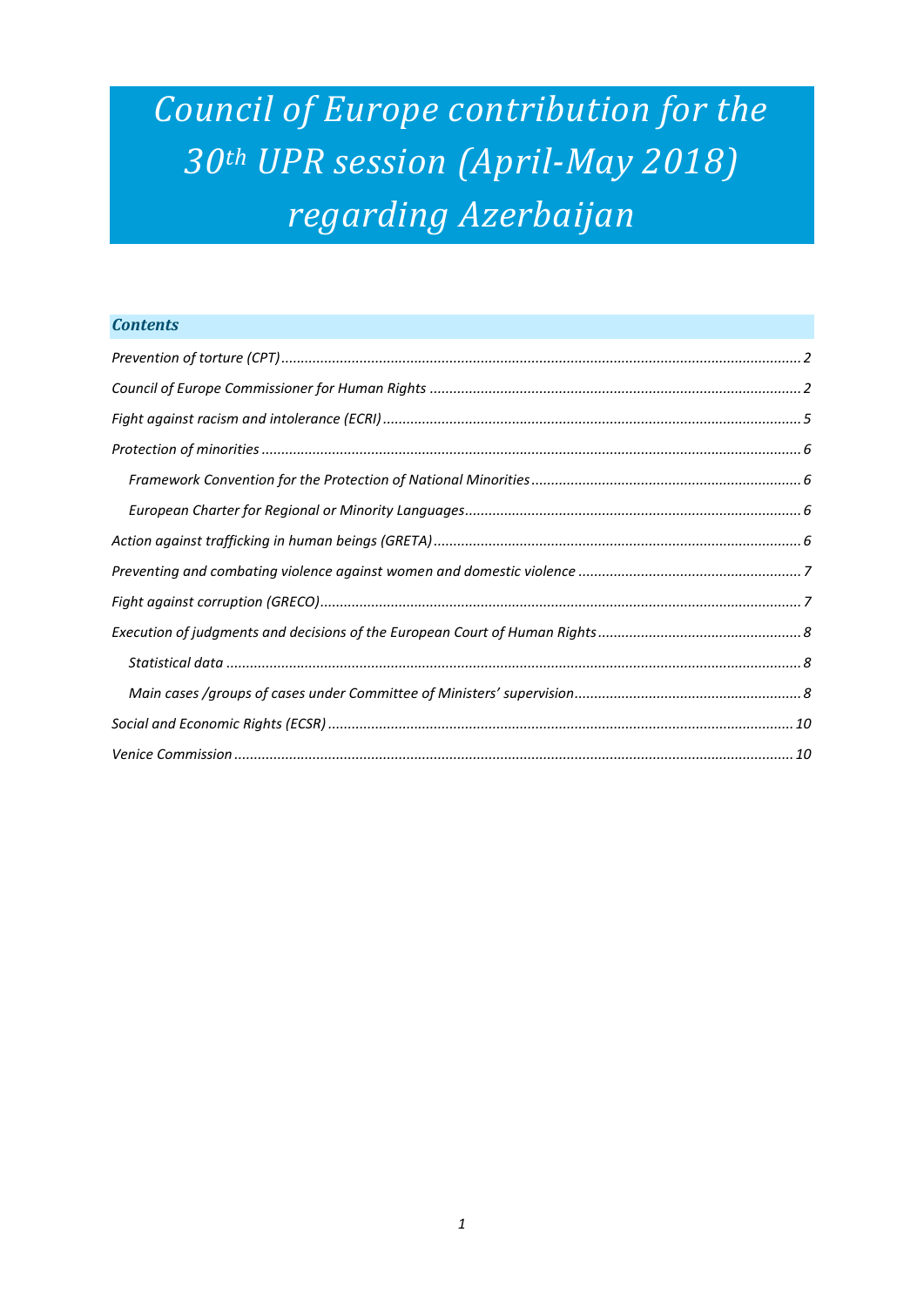## <span id="page-1-0"></span>*Prevention of torture (CPT)*

*The 'European Committee for the Prevention of Torture and Inhuman or Degrading Treatment or Punishment' organises country visits in order to visit places of detention to assess how persons deprived of their liberty are treated. After each visit, the CPT sends a detailed report to the State concerned. This report includes the CPT's findings, and its recommendations, comments and requests for information.*

The most recent public [report on Azerbaijan](https://rm.coe.int/16806852ef) dates from 2008.

[Government response](https://rm.coe.int/16806852ee)

[News flash on the publication](http://www.coe.int/en/web/cpt/-/council-of-europe-anti-torture-committee-publishes-report-on-azerbaijan) for a summary

#### <span id="page-1-1"></span>*Council of Europe Commissioner for Human Rights*

*The Commissioner for Human Rights is an independent and impartial non-judicial institution established by Council of Europe to promote awareness of and respect for human rights in the 47 Council of Europe member States.*

On 6 August 2013, the Commissioner published a [report,](https://rm.coe.int/16806db6dd) following his visit to Azerbaijan from 22 to 24 May 2013, focusing on the right to freedom of expression, notably through the Internet, the right to freedom of assembly and association, and the right to property.

The Commissioner stressed that releasing all persons who are in detention because of the views they hold and express should be a priority for the Azerbaijani authorities in order to protect freedom of expression. Recommending the full decriminalisation of defamation, the Commissioner regretted that the President of Azerbaijan had signed in June amendments aimed at facilitating the application of defamation provisions to online expression. Another concern related to the excessive damages which are sometimes awarded in civil defamation cases. The Commissioner urged the authorities to finalise the reform of the defamation legislation in order to repeal imprisonment and allow only proportionate fines. The Commissioner further underscored the need to strengthen the independence and impartiality of the courts, which appeared to be particularly severe in judging journalists and other media professionals. The Commissioner also expressed concerns about recent restrictions to the exercise of fundamental freedoms online, as a wave of arrests and prosecutions, as well as surveillance activities, had targeted social media users. The Commissioner called upon the authorities to cease these practices and to refrain from restricting or controlling Internet access and information available via the web by legislative and technical means.

Concerns remained about the limitations imposed on freedom of assembly, notably the excessive use of force by law enforcement officials to disperse demonstrations and the requirement of authorisation to hold public gatherings. The Commissioner stressed that the authorities should refrain from using the force against peaceful demonstrators and should seek to facilitate and protect public assemblies at the organisers' preferred location. The Commissioner was also worried about the recent harshening of the fines and the use of administrative detention against those who organise or participate in "unauthorized" public gatherings and urged the authorities to ensure that no disproportionate sanction, which would undermine the fundamental right to peaceful assembly, is imposed.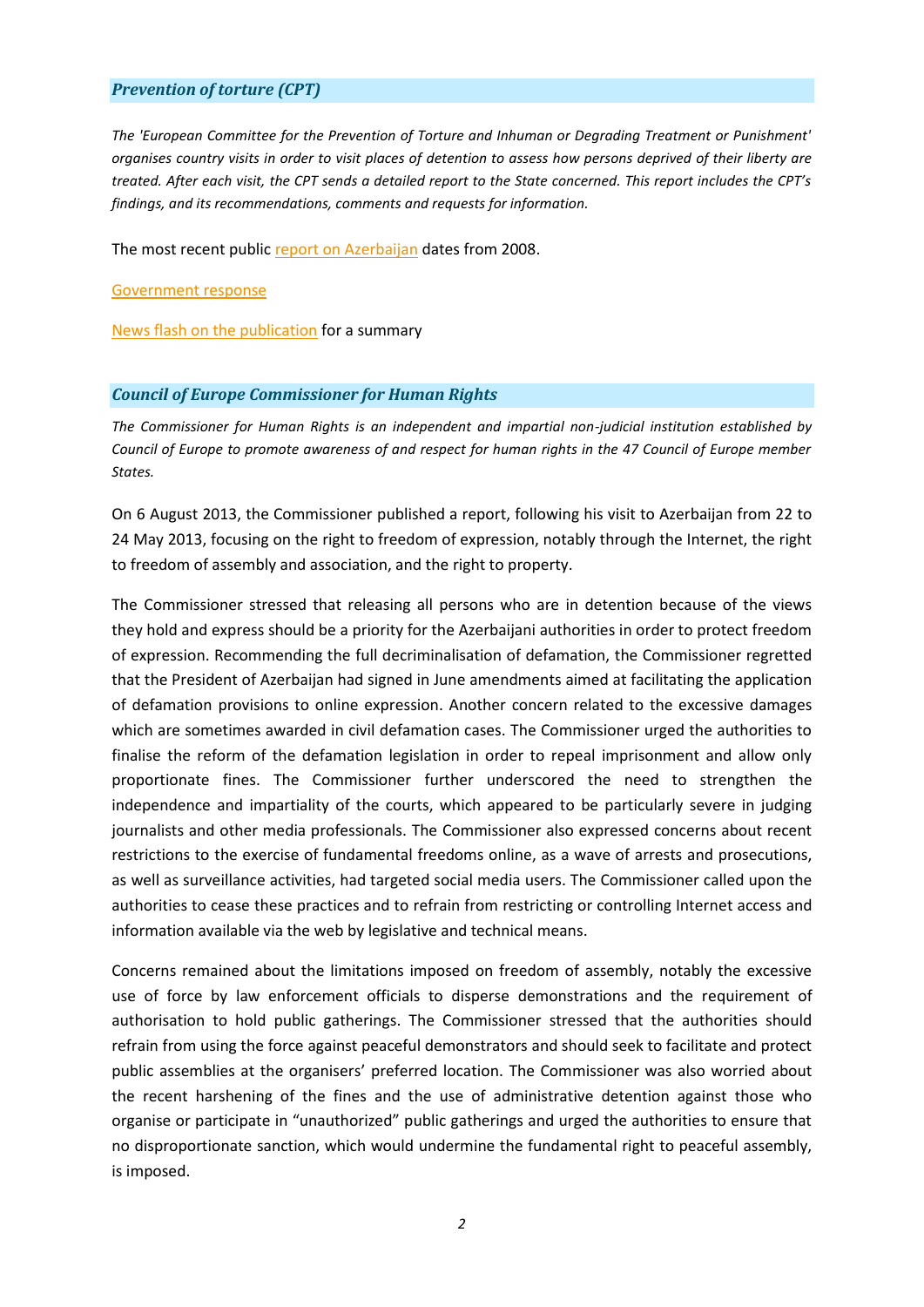A further reason of concern were the additional restrictions imposed on NGOs by recent amendments, as well as the tone of the political discourse which often stigmatises NGOs, in particular those receiving funds from abroad. The Commissioner called on the authorities to ensure full respect of the right to freedom of association, notably by alleviating the registration requirements and making the whole process, as well as the functioning of NGOs, less bureaucratic.

Lastly, the Commissioner expressed concerns about the effective enjoyment of the right to property in the context of the ongoing general urban renewal of Baku. He called on the authorities to ensure that all further expropriations and demolitions are carried out in a lawful and transparent manner. The authorities should also provide fair market value compensations and allow access to an effective national remedy for those who would like to impugn the decisions against their properties.

Following up on the abovementioned report, the Commissioner published his [observations](https://rm.coe.int/ref/CommDH(2014)10) on the human rights situation in Azerbaijan on 23 April 2014, focusing on the same issues. The Commissioner regrets a deterioration of the situation in these human rights areas and urges once again the Azerbaijani authorities to comply with the country's human rights obligations and commitments as a member state of the Council of Europe.

Referring to unjustified and selective criminal prosecutions against critical voices, the Commissioner deplored a series of arrests based on charges which lack credibility, including journalist Parviz Hashimli, online activist Abdul Abilov and blogger Omar Mammadov. The Commissioner was also concerned by the conviction of Hilal Mammadov, journalist, academic and minority rights defender; Tofig Yagublu, deputy chair of the opposition political party Musavat and journalist; and Ilgar Mammadov, Chair of the Republican Alternative Civic Movement. With defamation still criminalised and disproportionate damages awarded in civil proceedings, the Commissioner pointed to Azerbaijan's lack of compliance with the case-law of the European Court of Human Rights and Council of Europe recommendations in the field of freedom of expression.

Additional restrictions to the activities of non-governmental organisations introduced by law in February 2014 were reasons for further concern. The Commissioner stressed that this new law worsened an already cumbersome situation in which NGO activities were disproportionally restricted.

Furthermore, a number of peaceful protests had been dispersed by the police, sometimes with excessive force, and participants had been sentenced to administrative detention and fines. The Commissioner therefore stressed that the authorities should comply with European standards, which establish that no authorisation should be required for the holding of public demonstrations, and seek to facilitate and protect public assemblies at the organisers' preferred location. The Commissioner also expressed concerns about the arrest of Anar Mammadli, Chairman of the Election Monitoring and Democracy Studies Center, under investigation for illegal business, tax evasion and abuse of power. He stressed that NGOs needed less restrictive NGO legislation in order to be able to pursue their public watchdog function.

Lastly, the Commissioner expressed concerns at continuing demolitions of houses and violations of property rights and called on the authorities to ensure that all persons affected by expropriations have access to an effective remedy at national level and that any further expropriations and demolitions are carried out in a lawful manner, with fair compensations.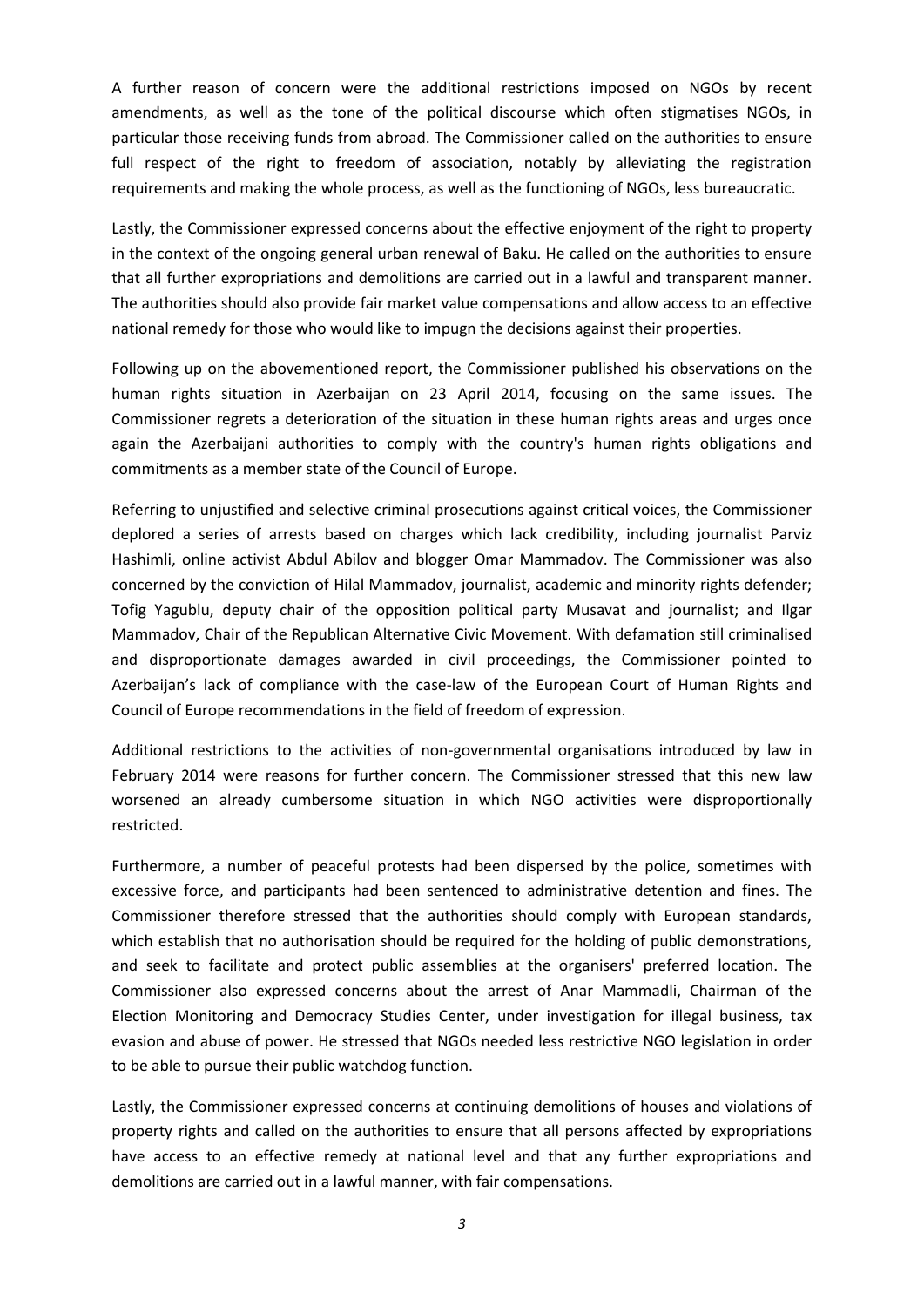Following the arrest and detention of virtually all the civil society partners of the Commissioner's Office over the summer of 2014, the Commissioner carried out a visit to Azerbaijan from 22 to 24 October 2014. In the course of the visit, the Commissioner held discussions with the authorities and visited Anar Mammadli, Leyla Yunus, Rasul Jafarov and Intigam Aliyev in Kurdakhani detention centre. He also met with family members of prisoners, defence lawyers and some civil society representatives.

The Commissioner shared with the authorities his [concerns](http://www.coe.int/en/web/commissioner/-/azerbaijan-stop-reprisals-against-human-rights-defenders) relating to deficiencies in the protection of freedom of expression, assembly and association in Azerbaijan, and shortcomings in the NGO legislation and the way it is implemented, noting that legislation should not make human rights work impossible. He also raised the issue of the full and effective execution of judgments of the European Court of Human Rights, referring in particular to the case of Ilgar Mammadov. He noted that this judgment, which found that the applicant had been detained for purposes other than having committed an offence, brought the broader issue of selective justice to the forefront and called on the Azerbaijani authorities to deal with this and similar cases as a matter of priority.

Between February 2015 and November 2016, the Commissioner used his right to submit written comments in cases before the European Court of Human Rights (pursuant to Article 36, paragraph 3 of the European Convention on Human Rights) in seven cases against Azerbaijan. These cases related to the situation of human rights defenders, including defence lawyers, journalists and others expressing critical voices in the country.

The first six third-party interventions of the Commissioner on Azerbaijan relate to the cases of [Hilal](https://rm.coe.int/ref/CommDH(2015)5)  [Mammadov](https://rm.coe.int/ref/CommDH(2015)5) (Application No. 81553/12, Commissioner's comments published on 24 February), [Intigam Aliyev](https://rm.coe.int/16806da609) (Application No. 68762/14, Commissioner's comments published on 18 March), [Rasul](https://rm.coe.int/ref/CommDH(2015)8)  [Jafarov](https://rm.coe.int/ref/CommDH(2015)8) (Application No. 69981/14, Commissioner's comments published on 1 April), [Anar Mammadli](https://rm.coe.int/ref/CommDH(2015)7) (Application No. 47145/14, Commissioner's comments published on 1 April), [Leyla and Arif Yunus](https://rm.coe.int/ref/CommDH(2015)10) (Application No. 68817/14, Commissioner's comments published on 20 April), [Khadija Ismayilova](https://rm.coe.int/ref/CommDH(2016)6) (Application No. 30778/15, Commissioner's comments published on 21 January 2016). Prominent human rights defenders or journalists, the applicants are all long-standing civil society partners of the Commissioner's Office, who were detained as a result of their work.

The Commissioner's comments in these cases underline serious and systematic deficiencies in the area of freedom of expression and association in Azerbaijan, including judicial harassment of those expressing critical voices and a pattern of retaliatory measures against those who co-operate with international organisations to expose human rights violations in the country. The Commissioner emphasises that the cases of the applicants, whom he had met several times, including while they were detained, are emblematic of the reprisals that human rights defenders and journalists face in Azerbaijan because of their work. They are often targeted with unjustified or selective criminal prosecutions on charges that defy credibility, a problem which not only affects the human rights of the persons concerned but also obstructs the functioning of international human rights mechanisms. With regard to freedom of association in particular, the Commissioner stresses that a number of the arrests and detentions of Azerbaijani human rights defenders are related to shortcomings in the NGO legislation and the way it is implemented. This restrictive legal framework constitutes in his view an integral part of the pattern of judicial harassment and reprisals against human rights defenders currently prevailing in the country.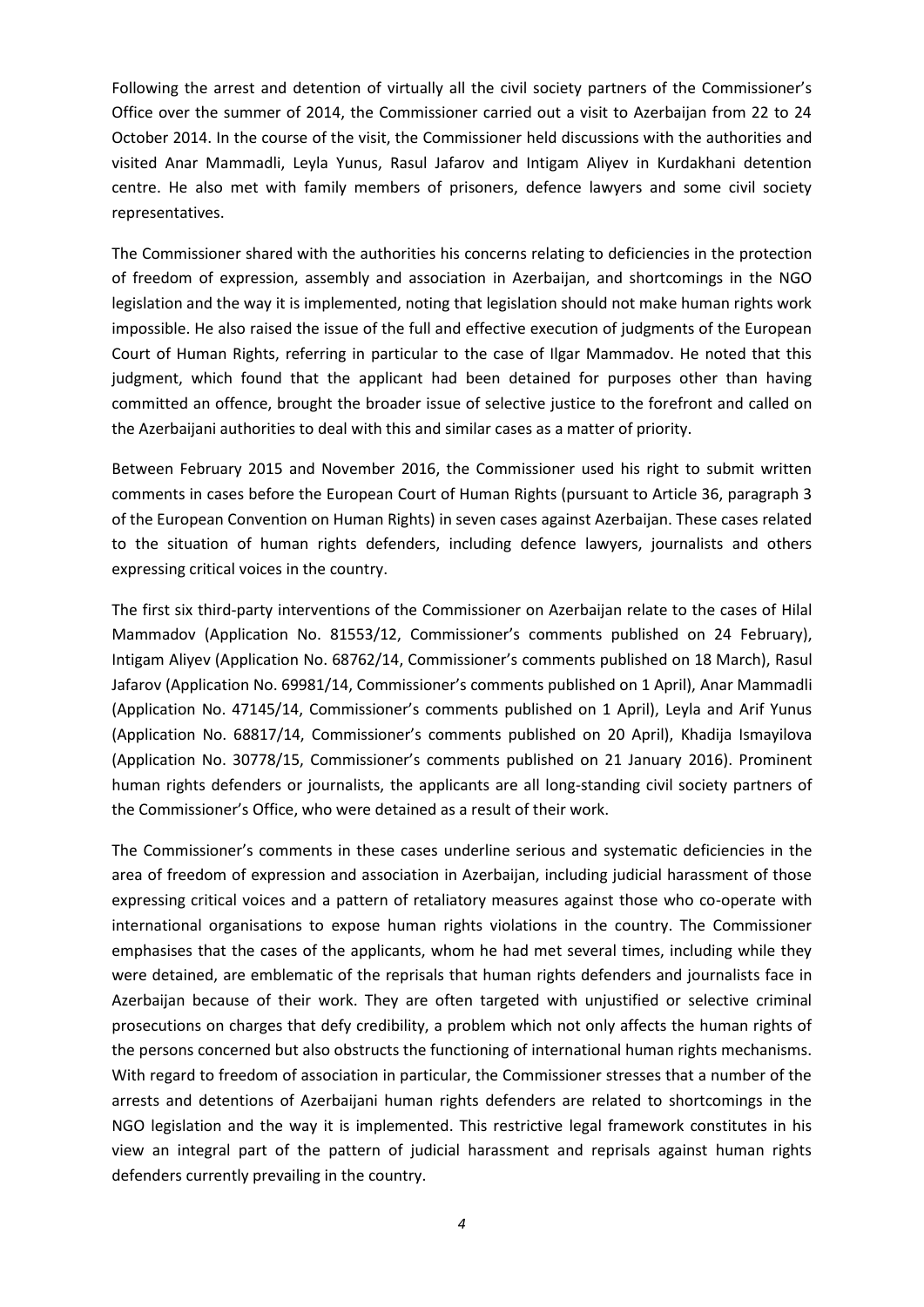The seventh third-party intervention relates to the case of [Khalid Bagirov](https://rm.coe.int/16806da74c) (Application No. 28198/15, Commissioner's comments published on 28 November 2016) and concerns the disbarment of the applicant, an Azerbaijani lawyer who had been actively involved in the defence of human rights, from the Azerbaijani Bar Association. In his submission, the Commissioner considered that the applicant's case provided an important illustration of the shortcomings in the areas of both freedom of expression and the functioning of the judiciary in Azerbaijan. He stated that the hindrances imposed on the applicant were closely linked to his involvement in the protection of human rights as a lawyer and that the disbarment of the applicant should be seen in the context of a more general pattern of repression in Azerbaijan against those expressing dissent or criticism of the authorities, including human rights defenders, their lawyers, journalists, bloggers and other activists. In the case of defence lawyers, disbarment or the threat of disbarment may in particular be used as a tool for punishing lawyers who take on sensitive cases, therefore constituting retaliation for activities which should be perfectly legal in a well-functioning democracy. Lastly, the Commissioner stressed that reprisals against the civil society partners of his Office make it increasingly difficult to work on human rights issues in Azerbaijan.

In May 2017, the Commissioner issued two statements in which he referred to examples that illustrate his continuing serious concerns about freedom of expression in Azerbaijan. The [first,](http://www.coe.int/en/web/commissioner/-/azerbaijan-should-release-all-persons-detained-because-of-their-views-expressed-or-legitimate-civic-activity) released on 17 May, marked the four-year anniversary of the arrest of Ilkin Rustamzade, a blogger and youth activist, imprisoned in Azerbaijan since 17 May 2013. The Commissioner reiterated his concerns regarding certain human rights in Azerbaijan, including limitations to freedom of expression, the shrinking space for NGOs, and official harassment of human rights defenders and their lawyers. He referred notably to the cases of the leader of the opposition party "REAL", Ilgar Mammadov, two young activists Bayram Mammadov and Giyas Ibrahimov, as well as blogger Mehman Huseynov. He called upon the Azerbaijani authorities to uphold their human rights obligations and release immediately all persons who are in detention because of their views expressed or legitimate civic activity.

On 31 May, the Commissioner also [reacted](https://www.facebook.com/CommissionerHR/?hc_ref=ARSYa4k5UWSEUHxwOFuXZzMZRvxgd4WnKHnZfMvbZxHw-HXfXer4OpKL5V-b0G4yN0s&fref=nf) on his Facebook page to the arrest of Afgan Mukhtarli. The Azerbaijani journalist and activist, who had been living in Georgia since 2015 to escape the government's repression of critical voices, was reportedly abducted from there, ill-treated by his abductors, and forcibly taken to Azerbaijan, where he is now facing prosecution for illegal crossing of the border and smuggling. The Commissioner called on the Georgian authorities to carry out an effective, rapid and independent investigation into the events and on the Azerbaijani authorities to release Mr Mukhtarli without delay and ensure that he fully enjoys his human rights, including protection from torture and ill-treatment.

#### <span id="page-4-0"></span>*Fight against racism and intolerance (ECRI)*

*The European Commission against Racism and Intolerance [\(ECRI\)](http://www.coe.int/t/dghl/monitoring/ecri/default_en.asp) is a human rights body of the Council of Europe, composed of independent experts, which monitors problems of racism, xenophobia, antisemitism, intolerance and discrimination on grounds such as "race", national/ethnic origin, colour, citizenship, religion and language. It prepares reports and issues recommendations to member States, in which its findings, along with recommendations are published. These reports are drawn up after a contact visit to the country in*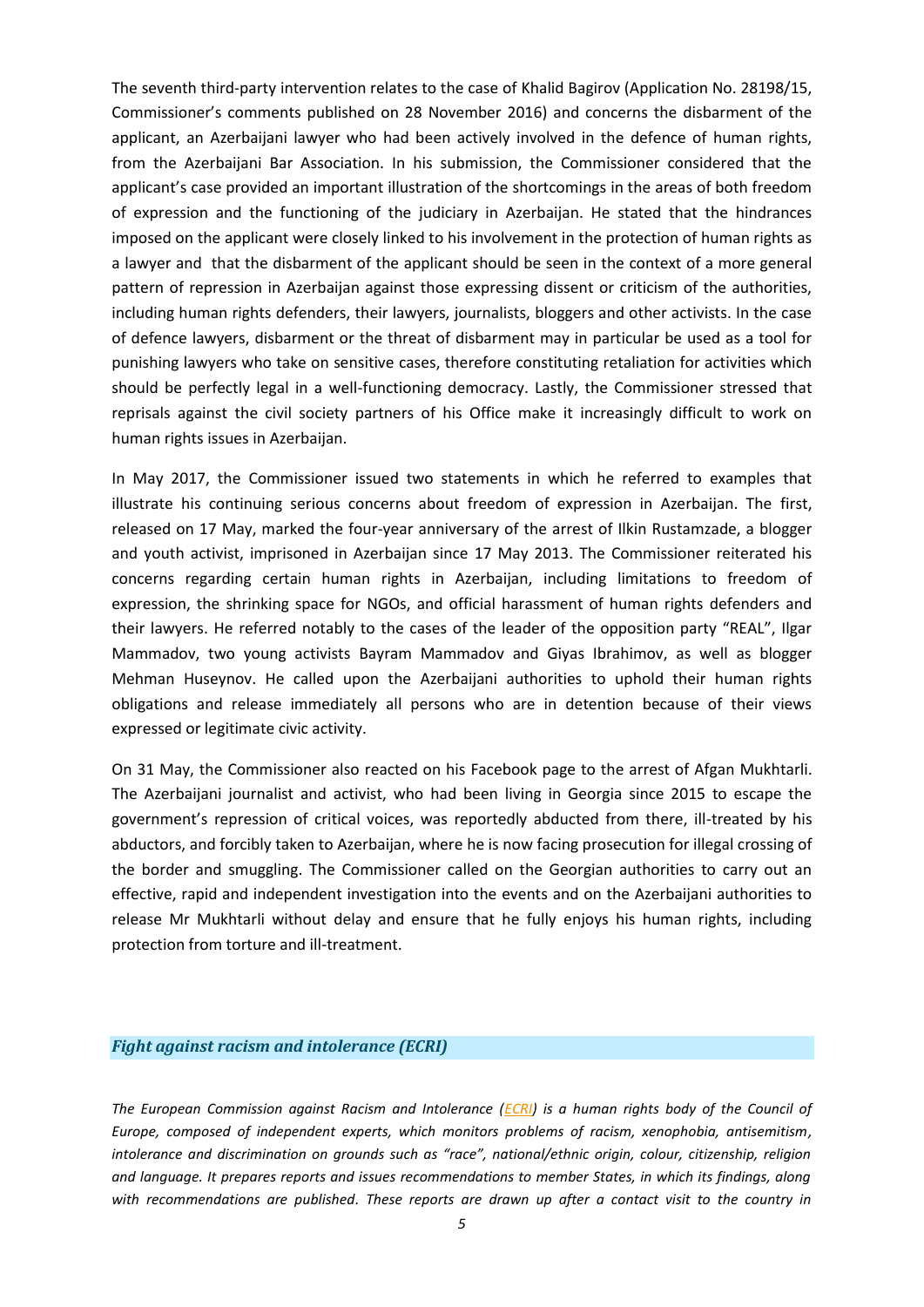*question and a confidential dialogue with the national authorities. The country monitoring takes place in fiveyear cycles. As part of the fourth round of ECRI's monitoring work, a new process of interim follow-up has been introduced with respect to a small number of specific recommendations made in each of ECRI's country reports.*

ECRI adopted it[s fourth report](http://www.coe.int/t/dghl/monitoring/ecri/Country-by-country/Azerbaijan/AZE-CbC-V-2016-017-ENG.pdf) on Azerbaijan on 17 March 2016.

ECRI adopted its [Conclusions on the Implementation](http://www.coe.int/t/dghl/monitoring/ecri/Country-by-country/Azerbaijan/AZE-CbC-V-2016-017-ENG.pdf) of the Recommendations in Respect of Azerbaijan Subject to Interim Follow-Up on 19 March 2014.

# <span id="page-5-0"></span>*Protection of minorities*

# <span id="page-5-1"></span>*Framework Convention for the Protection of National Minorities*

*The monitoring procedure for this convention requires each state party to submit a report within one year following the entry into force of the Framework Convention and additional reports every five subsequent years. State reports are examined by the [Advisory Committee,](http://www.coe.int/en/web/minorities/monitoring) a body composed of 18 independent experts responsible for adopting country-specific opinions. These opinions, on which States Parties have an opportunity to comment, are meant to advise the Committee of Ministers in the preparation of its resolutions, containing conclusions and recommendations to the State concerned.* 

# <span id="page-5-2"></span>*European Charter for Regional or Minority Languages*

*The [Charter's monitoring procedure](http://www.coe.int/t/dg4/education/minlang/Report/) is based on state reports, as each State Party is required to present its first report within the year following the entry into force of the Charter with respect to the Party concerned. The subsequent reports are presented at three-yearly intervals. A committee of independent experts examines the state's periodical report and addresses an evaluation report to the Committee of Ministers, including proposals*  for recommendations.

# <span id="page-5-3"></span>*Action against trafficking in human beings (GRETA)*

*The Council of Europe Convention on Action against Trafficking in Human Beings was adopted by the Committee of Ministers of the Council of Europe on 3 May 2005, following a series of other initiatives by the Council of Europe in the field of combating trafficking in human beings. The Convention entered into force on 1 February 2008, following its 10th ratification. While building on existing international instruments, the Convention goes beyond the minimum standards agreed upon in them and strengthens the protection afforded to victims.*

*The Convention has a comprehensive scope of application, encompassing all forms of trafficking (whether national or transnational, linked or not linked to organised crime) and taking in all persons who are victims of trafficking (women, men or children). The forms of exploitation covered by the Convention are, at a minimum, sexual exploitation, forced labour or services, slavery or practices similar to slavery, servitude and the removal of organs.*

*The main added value of the Convention is its human rights perspective and focus on victim protection. Its Preamble defines trafficking in human beings as a violation of human rights and an offence to the dignity and integrity of the human being. The Convention provides for a series of rights for victims of trafficking, in particular the right to be identified as a victim, to be protected and assisted, to be given a recovery and reflection period of at least 30 days, to be granted a renewable residence permit, and to receive compensation for the damages suffered.*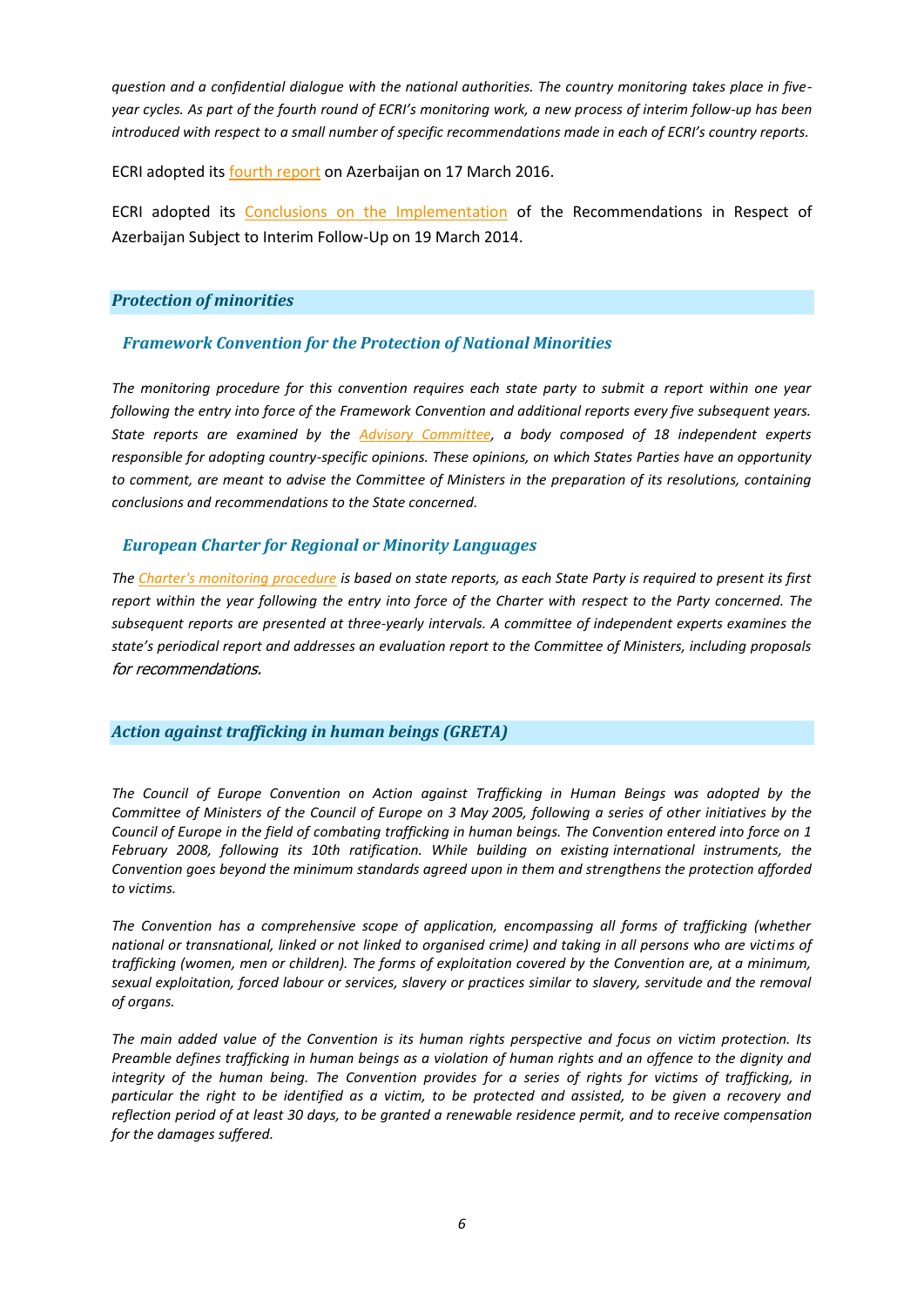*Another important added value of the Convention is the monitoring system set up to supervise the implementation of the obligations contained in it, which consists of two pillars: the Group of Experts on Action against Trafficking in Human Beings (GRETA) and the Committee of the Parties.*

*The Convention is not restricted to Council of Europe member states; non-members states and the European Union also have the possibility of becoming Party to the Convention.*

### **[GRETA's page on Azerbaijan](http://www.coe.int/en/web/anti-human-trafficking/azerbaijan)**

A  $2^{nd}$  round evaluation visit to AZE will take place in October 2017. GRETA's  $2^{nd}$  round evaluation report should be published in the  $2^{nd}$  half of 2018, with  $2^{nd}$  round Committee of the Parties' recommendations following shortly thereafter.

GRETA's 1st [round evaluation report and Government's comments](http://rm.coe.int/CoERMPublicCommonSearchServices/DisplayDCTMContent?documentId=0900001680630ceb) Committee of the Parties' recommendations - 1<sup>st</sup> evaluation round [Government's reply to Committee of the Parties' 1](http://rm.coe.int/CoERMPublicCommonSearchServices/DisplayDCTMContent?documentId=09000016806c0681)<sup>st</sup> round recommendations

# <span id="page-6-0"></span>*Preventing and combating violence against women and domestic violence*

*The Council of Europe Convention on preventing and Combating violence against women and domestic violence [\(Istanbul Convention,](http://www.coe.int/en/web/istanbul-convention/evaluation) CETS No. 210) provides for two types of monitoring procedures: a country-by-country evaluation procedure and a special inquiry procedure in exceptional cases where action is required to prevent a serious, massive or persistent pattern of any acts of violence covered by the Convention. [GREVIO,](http://www.coe.int/en/web/istanbul-convention/grevio) the Group of Experts on Action against violence against women and domestic violence, is the independent body responsible for monitoring the implementation of CETS No. 210. GREVIO launched its first evaluation procedure in spring 2016, after adopting a questionnaire on legislative and other measures giving effect to the Istanbul Convention.*

# <span id="page-6-1"></span>*Fight against corruption (GRECO)*

*The 'Group of States against Corruption' [\(GRECO\)](http://www.coe.int/t/dghl/monitoring/greco/default_en.asp) monitors all its members through a "horizontal" evaluation procedure within thematic evaluation rounds. The evaluation reports contain recommendations aimed at furthering the necessary legislative, institutional and practical reforms. Subsequently, the implementation of those recommendations is examined in the framework of a "compliance procedure", assessing whether they have been implemented satisfactorily, partly or have not been implemented 18 months after the adoption of the evaluation report.*

Fourth Evaluation Round: "Corruption prevention in respect of members of parliament, judges and prosecutors".

GRECO's [Fourth Round Compliance](https://rm.coe.int/16806fe9f2) Report on Azerbaijan was adopted on 2 December 2016 and made public on 17 March 2017.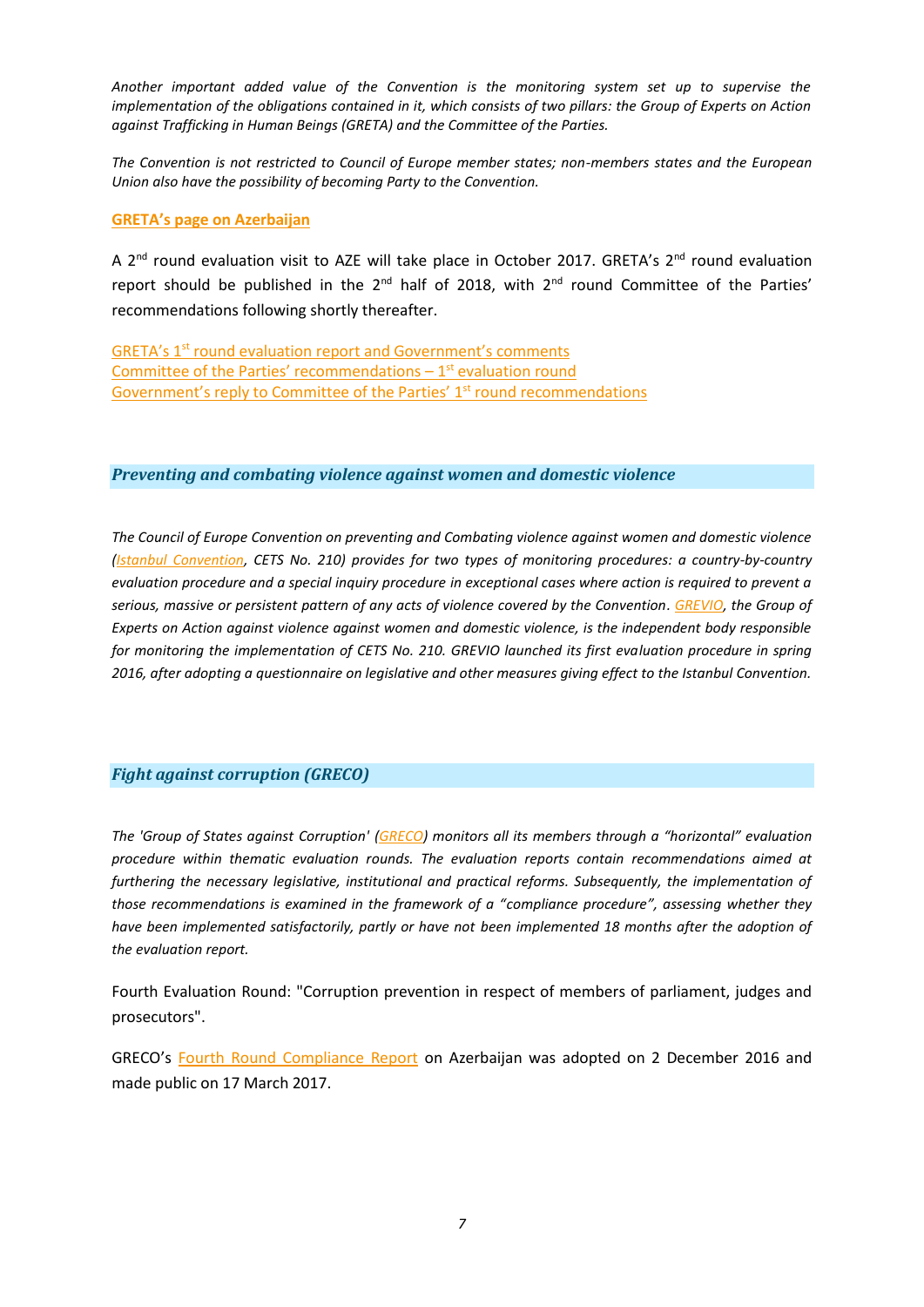# <span id="page-7-0"></span>*Execution of judgments and decisions of the European Court of Human Rights*

# <span id="page-7-1"></span>*Statistical data*

At 31 December 2016, there were 168 cases against Azerbaijan pending before the Committee of Ministers for supervision of their execution (147 at 31.12.2015). 53 of these cases were "leading cases" (45 at 31.12.2015), i.e. raising a new structural / general problem and requiring the adoption of general measures, the other cases being "repetitive cases" (including a number of friendly settlements) concerning issues already revealed by earlier judgments of the European Court of Human Rights.

In 2016, the CM was seized by 21 new cases (34 in 2015) against Azerbaijan of which 2 leading cases (3 in 2015) and the sums awarded in 2016 as just satisfaction amounted to 815 146 euro.

In 2016, no cases (1 in 2015) were closed by the adoption of a Final Resolution.

## <span id="page-7-2"></span>*Main cases /groups of cases under Committee of Ministers' supervision*

The main cases presently under the Committee of Ministers' supervision cover notably the issues presented below. For a fuller overview of the situation see the *[Country Factsheets](http://www.coe.int/en/web/execution/country-factsheets)* available on the website of the Department for the Execution of Judgments of the European Court of Human Rights and in the *[Committee of Ministers' Annual Reports](http://www.coe.int/en/web/execution/annual-reports)* on its supervision activity. More detailed information on the status of execution in individual cases can be found through *[HUDOC-EXEC](http://hudoc.exec.coe.int/eng#{%22EXECDocumentTypeCollection%22:[%22CEC%22]})*.

*Infringement proceedings*: It is recalled at the outset that the Committee of Ministers warned, b[y](https://search.coe.int/cm/Pages/result_details.aspx?ObjectID=0900001680749f3b) *[decision of 21 September 2017](https://search.coe.int/cm/Pages/result_details.aspx?ObjectID=0900001680749f3b)*, the authorities of Azerbaijan of its intention to commence infringement proceedings before the European Court of Human Rights on 25 October 2017 should no tangible progress be made in ensuring the applicant's release in the *Ilgar Mammadov case* (see further below).

# *Actions of security forces and effective investigations*

*Ineffective investigations into actions of security forces, notably to establish the extent of state agents' responsibility for the death of an internally displaced woman during an eviction operation, as well as into the absence of due action by police and prosecutors to elucidate a killing - [Mikayil Mammadov group of cases](http://hudoc.exec.coe.int/eng?i=004-1711)* , application No. 4762/05, judgment final on 17/03/2010, enhanced supervision

*Ill-treatment and/or torture during arrest and police custody and ineffective investigations into allegations of such ill-treatment - [Mammadov \(Jalaloglu\) group of cases](http://hudoc.exec.coe.int/eng?i=004-1759)*, application No. 34445/05, judgment final on 11/04/2007, enhanced supervision

*Disproportionate and unnecessary intervention by the police forces during demonstrations, excessive use of force and ill-treatment, notably against journalists; ineffective investigations - [Muradova group of cases](http://hudoc.exec.coe.int/eng?i=004-1761)*, application No. 22684/05, judgment final on 02/07/2009, enhanced supervision

# *Expulsion and extradition*

*Unsatisfactory evaluation of risks of torture and inhuman or degrading treatment in country requesting extradition; custody ordered on the basis of unclear and foreseeable legislation and without any possibility of judicial review of continued detention - [Garayev group of cases](http://hudoc.exec.coe.int/eng?i=004-1635)*, application No. 53688/08, judgment final on 10/09/2010, standard supervision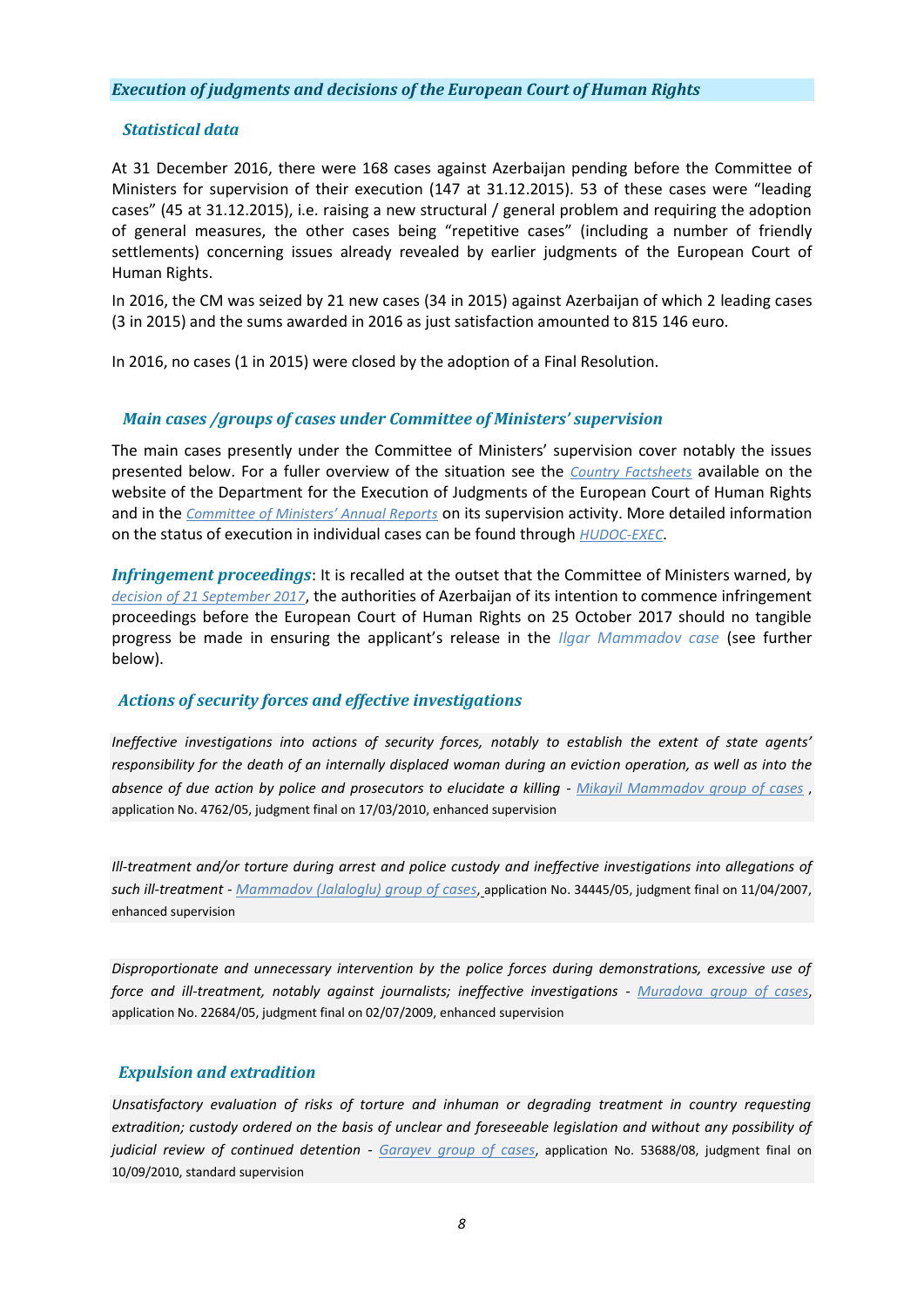## *Lawfulness of detention and related issues*

*Unlawful and arbitrary arrest and detention on remand - [Gafgaz Mammadov](http://hudoc.exec.coe.int/eng?i=004-1743)*, application No. 60259/11, judgment final on 14/03/2016, enhanced supervision

#### *Protection against abuse of power*

*Abuse of power through arbitrary engagement of criminal proceedings implying use of arrest and detention, notably to punish a political opponent for having criticised the government and a human rights defender for his human rights activities - [Ilgar Mammadov group of cases](http://hudoc.exec.coe.int/eng?i=004-1866)*, application No. 15172/13, judgment final on 13/10/2014, enhanced supervision

#### *Fairness of judicial proceedings – criminal charges*

*Unfair criminal proceedings notably on account of family ties between judges, prosecution and investigative authorities participating in the trial; refusals to hear witnesses in the defendant's favour; ineffective legal assistance and absence of sufficient opportunities to prepare the defence; insufficient time, facilities and access to file to prepare the defence; absence of possibilities to challenge the credibility of important witnesses/experts; failure by the courts to address objections raised by the defence as to the authenticity of the evidence produced by the prosecutors and its use during the trial (notably allegations that drugs had been planted by the police).*

*Double conviction for the same offence, one administrative and one criminal, both related to the same involvement in a demonstration - [Insanov](http://hudoc.exec.coe.int/eng?i=004-1801)*, application No. 16133/08, judgment final on 14/06/2013, enhanced supervision - *[Huseyn and Others group of cases](http://hudoc.exec.coe.int/eng?i=004-1822)*, application No. 35485/05, judgment final on 26/10/2011, standard supervision

# *Fairness of judicial proceedings – civil proceedings*

*Unjustified refusal to hear detained persons in civil cases concerning conditions of detention and alleged lack of medical care - [Insanov](http://hudoc.exec.coe.int/eng?i=004-1801)*, application No. 16133/08, judgment final on 14/06/2013, enhanced supervision

#### *Enforcement of domestic judicial decisions*

*Non-enforcement of final judgments ordering the restoration of the right of use of plots of land - [Humbatov](http://hudoc.exec.coe.int/eng?i=004-1898)  [group of cases](http://hudoc.exec.coe.int/eng?i=004-1898)*, application No. 13652/06, judgment final on 03/03/2010, enhanced supervision

*Failure or delayed enforcement of final judgments ordering reinstatement and/or payment of certain sums - [Tarverdiyev group of cases](http://hudoc.exec.coe.int/eng?i=004-1757)*, application No. 33343/03, judgment final on 26/10/2007, enhanced supervision

#### *Freedom of expression – defamation*

*Unjustified convictions and prison sentence as sanction for defamation, notably against journalists; also arbitrary application of criminal law to limit freedom of expression - [Mahmudov and Agazade group of cases](http://hudoc.exec.coe.int/eng?i=004-1709)*, application No. 35877/04, judgment final on 18/03/2009, enhanced supervision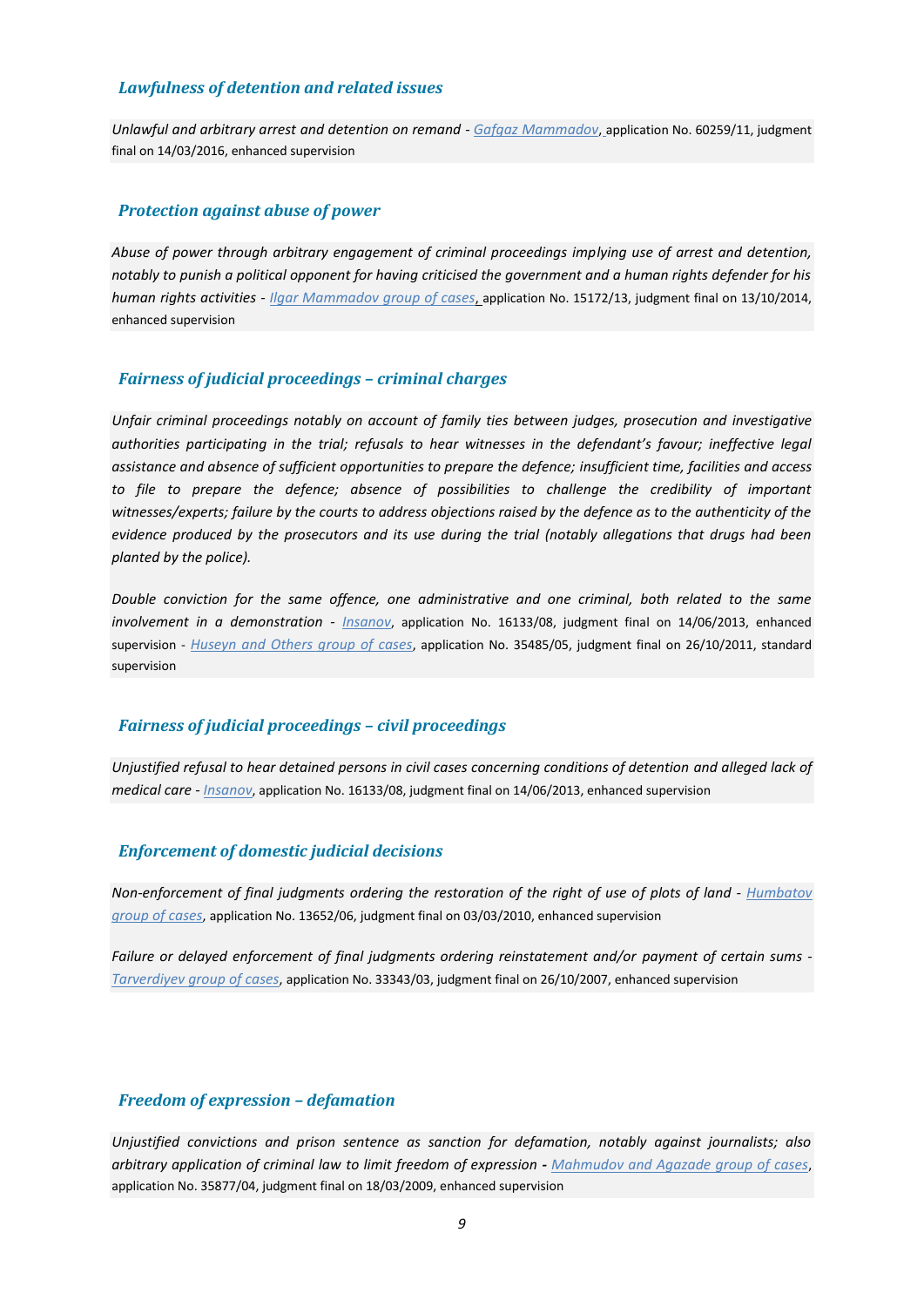### *Freedom of assembly and association*

*Unsatisfactory legislation regulating freedom of assembly not meeting the requirements of foreseeability and precision; arbitrary interferences with the right to freedom of assembly: abusive dispersal of peaceful demonstrations / public gatherings; unjustified arrest and administrative conviction of participants - [Gafgaz](http://hudoc.exec.coe.int/eng?i=004-1743)  [Mammadov](http://hudoc.exec.coe.int/eng?i=004-1743)*, application No. 60259/11, judgment final on 14/03/2016, enhanced supervision

#### *Electoral rights*

*Arbitrary application of electoral legislation and absence of procedures affording adequate safeguards against arbitrariness: arbitrary rejection of complaints regarding irregularities or breaches of electoral law; arbitrary cancelation of registration of candidates; erroneous application of electoral law, etc - [Namat Aliyev group of](http://hudoc.exec.coe.int/eng?i=004-1773)  [cases](http://hudoc.exec.coe.int/eng?i=004-1773)*, application No. 18705/06, judgment final on 08/07/2010, enhanced supervision

#### *Protection of home and property – displaced persons*

*Impossibility for displaced persons to gain access, in the context of the Nagorno-Karabakh conflict, to their homes and properties and relatives' graves in the disputed area near Nagorno-Karabakh on the territory of Azerbaijan - lack of effective remedies - [Sargsyan](http://hudoc.exec.coe.int/eng?i=004-1717)*, application No. 40167/06, judgment final on 16/06/2015, enhanced supervision

*Non-enforcement of orders for the eviction of internally displaced persons unlawfully occupying houses or apartments - [Mirzayev group of cases](http://hudoc.exec.coe.int/eng?i=004-1719)*, application No. 50187/06, judgment final on 03/03/2010, enhanced supervision

#### <span id="page-9-0"></span>*Social and Economic Rights (ECSR)*

*The European Committee of Social Rights (ECSR) monitors compliance with the [European Social Charter](http://www.coe.int/en/web/turin-european-social-charter/home) under two procedures: the national periodic reporting system and the collective complaints procedure. Following a decision taken by the Committee of Ministers in 2006, the provisions of the Charter have been divided into four thematic groups. States present a report on the provisions relating to one of the four thematic groups on an annual basis. Consequently each provision of the Charter is reported on once every four years.*

#### [Azerbaijan and the European Social Charter](https://rm.coe.int/pdf/1680492806)

# <span id="page-9-1"></span>*Venice Commission*

*The [European Commission for Democracy through Law](http://www.venice.coe.int/WebForms/pages/?p=01_Presentation&lang=EN) (Venice Commission) is the Council of Europe's advisory body on constitutional matters. It provides States and international organisations working with it (EU, OSCE/ODIHR) with legal advice in the form of opinions.* 

Since 2013 the Commission adopted opinions on the Law on non-governmental organisations, on the legislation pertaining to the protection against defamation as well as on modifications to the Constitution of the Republic of Azerbaijan.